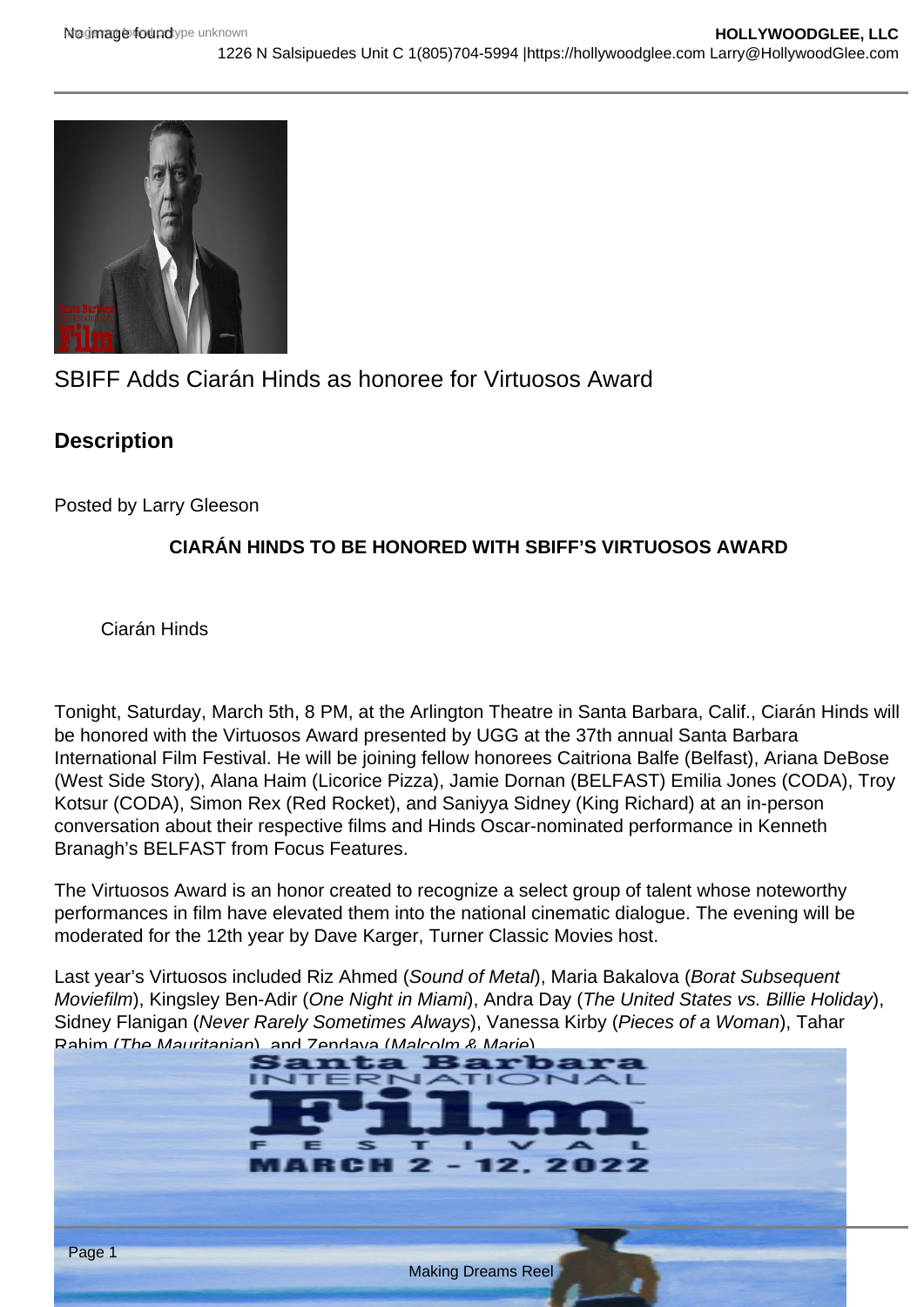37th Santa Barbara International Film Festival, presented by UGG®, will take place in IN-PERSON from March 2 through March 12, 2022. 200+ films, filmmaker Q&As, industry panels, and celebrity tributes, will be held throughout Santa Barbara, including at the historic Arlington Theatre. This year's lineup is available on SBIFF's mobile app. For additional information or to buy passes, visit [sbiff.org](http://sbiff.org).

#### About the Santa Barbara International Film Festival

The Santa Barbara International Film Festival (SBIFF) is a 501(c)(3) non-profit arts and educational organization dedicated to discovering and showcasing the best in independent and international cinema. Over the past 36 years, SBIFF has become one of the leading film festivals in the United States – attracting 100,000+ attendees and offering 11 days of 200+ films including 100+ premieres representing over 60 countries, tributes, and panel discussions, fulfilling their mission to engage, enrich, and inspire the Santa Barbara community through film.

In 2016, SBIFF entered a new era with the acquisition of the historic and beloved Riviera Theatre. After a capital campaign and renovation, the theatre is now SBIFF's new state-of-the-art, year-round home, showing new international and independent films every day. In 2019, SBIFF opened its own Education Center in downtown Santa Barbara on State Street to serve as a home for its many educational programs and a place for creativity and learning.

(Sourced from SBIFF News)

**Category** 

1. #SBIFF